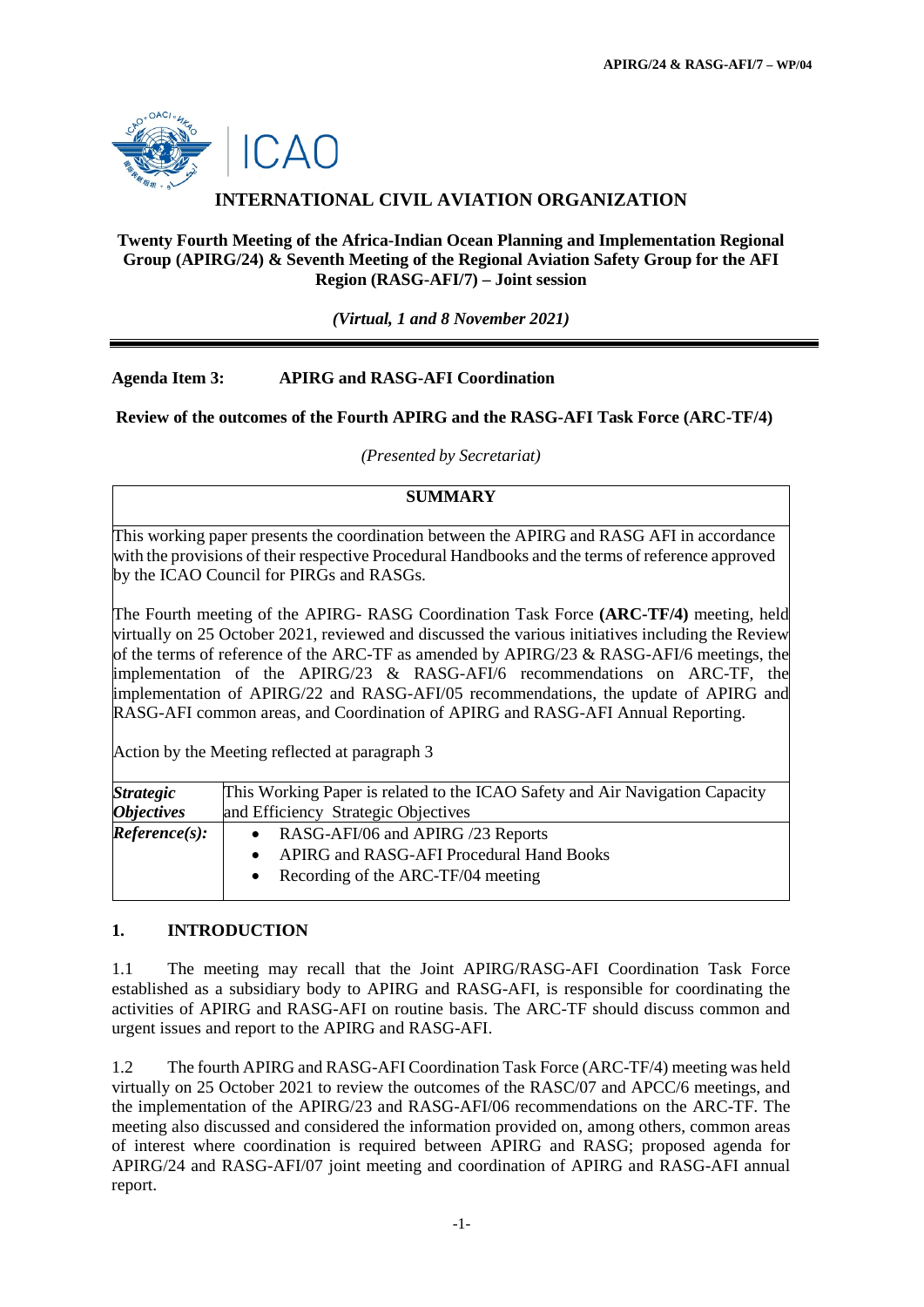## **2. DISCUSSION**

2.1 The APIRG-RASG-AFI Coordination Task Force (ARC-TF/4) discussed the outcomes of the APCC/6 and RASC/07 meetings held on 11 October and 12 October 2021 respectively. Accordingly, the meeting was briefed on implementation actions based on APIRG/23 and RASG-AFI/06 conclusions and decisions, the status of various projects and critical initiatives by RASG-AFI, and the performance of regional air navigation planning and implementation. Other important items presented include the review and update of APIRG and RASG-AFI common areas, and the review of the terms of reference of the ARC-TF as amended by APIRG/23 & RASG-AFI/6 meetings.

#### *Review of the terms of reference of the ARC-TF as amended by APIRG/23 & RASG-AFI/6 meetings*

2.2 The meeting may recall that in relation to the need to have an all-inclusive task force, the APIRG/23 and RASG-AFI/6 Joint session meeting agreed to expand the current ARC-TF membership to AFCAC and additional members from APIRG, RASG-AFI and the industry. In addition, it was recommended to reflect the amendments in the APIRG and RASG-AFI TORs and procedural handbooks.

2.3 Pursuant to the ICAO Council Decision C-DEC 210/4 and the outcomes of the APIRG/23 and RASG-AFI/6 Joint session meeting, APIRG and RASG-AFI Procedural Handbooks have been amended to the need of ARC-TF working mechanisms.

2.4 In accordance with normal practice within APIRG and RASG-AFI subsidiary bodies, the ARC-TF reviewed and adopted the terms of reference (TOR) of the ARC-TF as reflected in **Appendix** to this working paper.

#### *Review of the implementation of the APIRG/23 & RASG-AFI/6 recommendations on ARC-TF*

2.5 The meeting may recall that APIRG/23 and RASG-AFI/6 joint meeting had formulated the following conclusions to address the issue of expansion and to enhance the effectiveness of the ARC-TF activities:

- the Chairperson of RASG-AFI should be a member of the Task force and APIRG and RASG Chairpersons will alternate in serving as Chairperson of the ARC- TF;
- there should be a rotational and alternate chairing of the subsequent joint APIRG/RASG meetings;
- the related amendments should be reflected in the APIRG and RASG-AFI TORs and procedural handbooks.

2.6 The APIRG and RASG-AFI ToRs and procedural handbooks have been amended to expand the membership of the ARC-TF and to reflect the proposed chairmanship and associated rotation.

2.7 The RASC/7 meeting held on 12 October 2021 has endorsed the proposals for the restructuring of the Safety Support Teams (SSTs) as well as their ToRs, as follows:

- State Safety Oversight System Support Team (SSO-SST)
- Operational Safety Issues Support Team (OSI-SST)
- State Safety Programme Support Team (SSP SST)
- Air Navigation Services Support Team (ANS SST)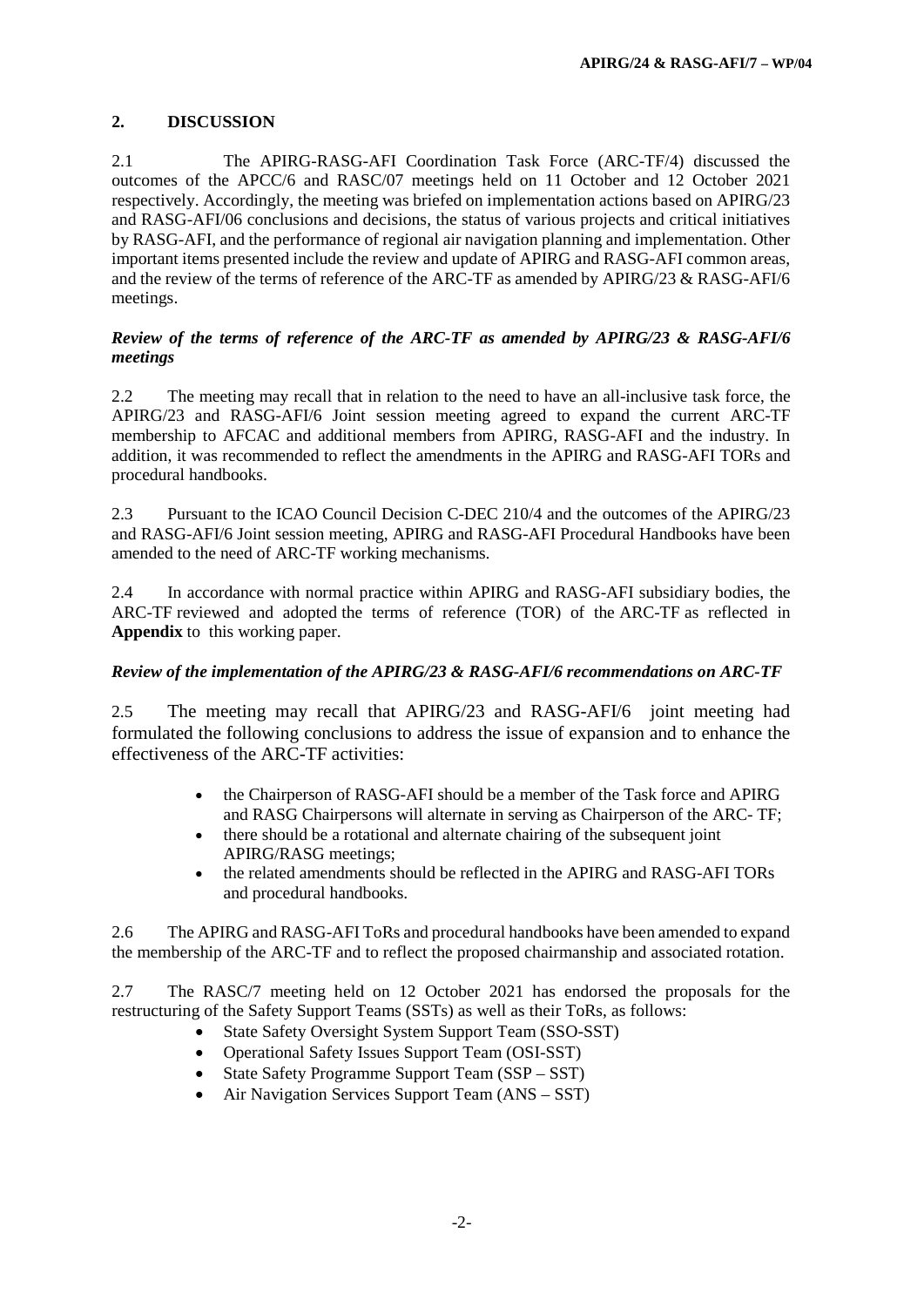## *Review and update of APIRG and RASG-AFI common areas*

2.8 The meeting may recall that the Third Meeting of the APIRG/RASG-AFI Coordination Task Force (ARC TF/3), held virtually on 23 November 2020, reviewed and endorsed the allocation of tasks and the areas of common interest between APIRG and RASG-AFI.

2.9 The review of the allocation of tasks and the areas of common interest between APIRG and RASG-AFI is part of the ARC-TF terms of reference and work Programme, with the aims of facilitating consistency and efficiency, and ensuring lack of duplication and conflict between the activities of APIRG and RASG-AFI.

2.10 The APIRG/RASG-AFI Coordination Task Force (ARC TF/4) reviewed, updated and endorsed the APIRG and RASG-AFI allocation of task.

## *Coordination of APIRG and RASG-AFI Annual Reporting*

2.11 The meeting was discussed the existing APIRG and RASG-AFI reporting framework and a coordination mechanism of the two Groups to report in more effective manner and avoid duplication of efforts.

2.12 The meeting noted that the RASG AFI has experience in producing an annual safety report from which APIRG can learn for the production of its annual air navigation report. RASG AFI developed a work programme to ensure the annual production of the safety report. Same work programme and timelines for AANRT could help improving the collection of data and production of the report.

- 2.13 The meeting agreed on the proposed actions as follows:
	- a) Urge the AANRT members to nominate representatives to the Team;
	- b) Request the Secretariat to coordinate the AANRT and ASRT activities for timely development and issuance of the Annual Reports; and
	- c) Encourage States, ANSPs and International Organizations to support the activities of the Annual Air Navigation Reporting Team (AANRT) through the provision of the required information on a timely basis

#### **3. ACTION BY THE MEETING**

- 1.1 The meeting is invited to:
	- a) Note the information contained in this Working Paper; and
	- b) Consider any further improvements to the actions endorsed by the ARC-TF/4.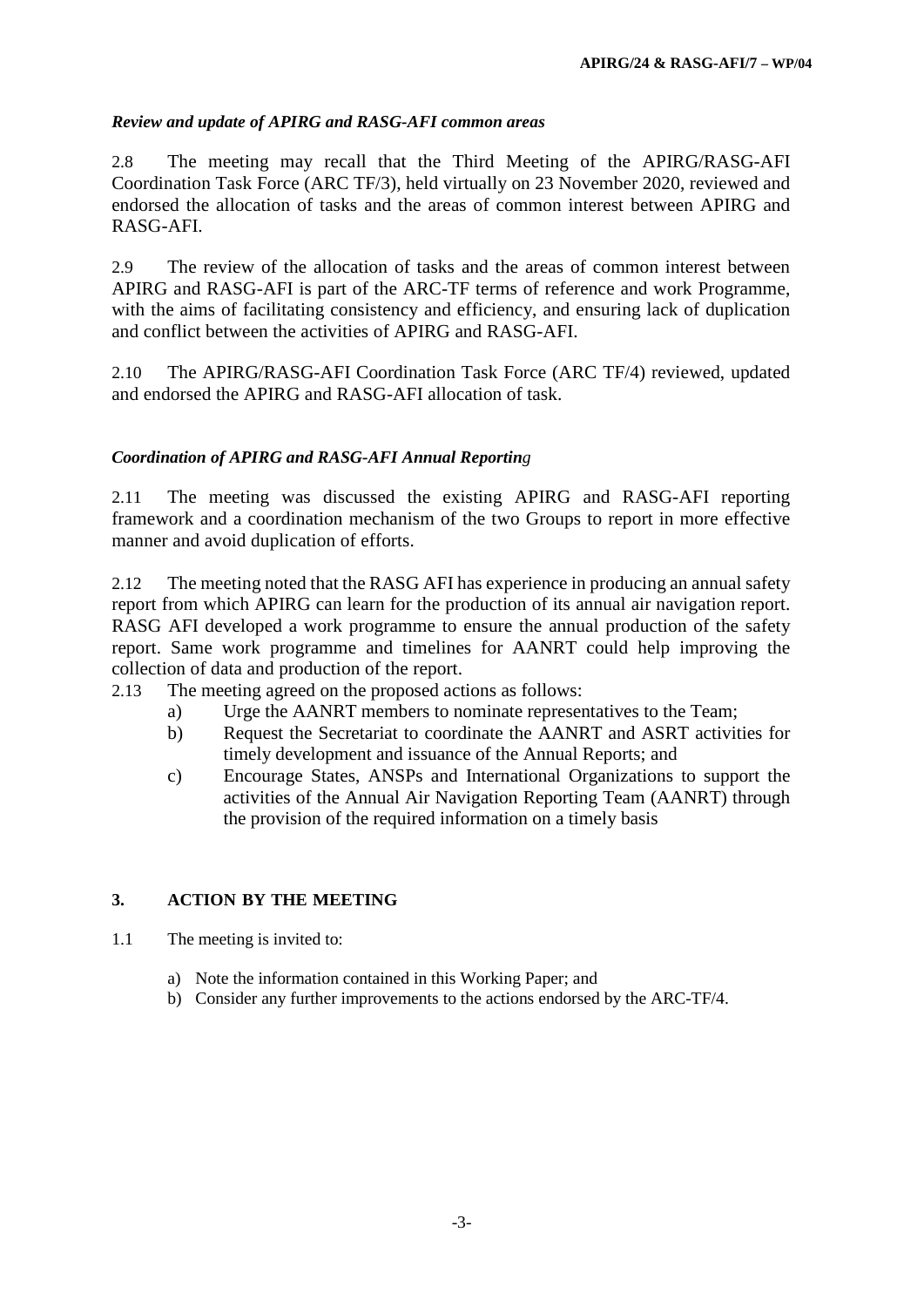# **APPENDIX**

## **TERMS OF REFERENCE, WORK PROGRAMME AND COMPOSITION OF THE APIRG/RASG-AFI COORDINATION TASK FORCE**

The Joint APIRG/RASG-AFI Coordination Task Force established as a subsidiary body to APIRG and RASG-AFI, is responsible for coordinating the activities of APIRG and RASG-AFI on routine basis.

| <b>WORK PROGRAMME</b>                                                                          |                                                                                          |  |
|------------------------------------------------------------------------------------------------|------------------------------------------------------------------------------------------|--|
| <b>TASK</b>                                                                                    | <b>SUBJECT</b>                                                                           |  |
| No.                                                                                            |                                                                                          |  |
| 1.                                                                                             | Strengthen existing arrangements and adequately address the requirements for             |  |
|                                                                                                | coordination and collaboration between the two Groups.                                   |  |
| 2.                                                                                             | Facilitate consistency and efficiency, and ensure lack of duplication and conflict       |  |
|                                                                                                | between the activities of APIRG and RASG-AFI.                                            |  |
| 3.                                                                                             | Ensure mutual exchange of information on the Conclusions and Decisions reached           |  |
|                                                                                                | at the Groups' Meetings, or any other activities undertaken by the Groups in line        |  |
|                                                                                                | with the Global Air Navigation Plan (GANP) and Global Aviation Safety Plan               |  |
|                                                                                                | (GASP).                                                                                  |  |
| $\overline{4}$ .                                                                               | Identify any challenges faced by the Groups in achieving their set objectives and        |  |
|                                                                                                | targets, alert the Groups and their Secretariats to these challenges, conflicts and / or |  |
|                                                                                                | inefficiencies with proposed strategies to address them, for the endorsement of the      |  |
|                                                                                                | Groups.                                                                                  |  |
| Note: The ARC-TF should discuss common and urgent issues as well as the above mentioned        |                                                                                          |  |
| tasks, and report to the APIRG and RASG-AFI.                                                   |                                                                                          |  |
| <b>COMPOSITION</b>                                                                             |                                                                                          |  |
| The ARC-TF comprises representatives from:                                                     |                                                                                          |  |
| APIRG (Chairperson and First and Second Chairperson of APIRG, Chairperson and Vice-            |                                                                                          |  |
| Chairperson of AAO/SG; and Chairperson and Vice-Chairperson of IIM/SG);                        |                                                                                          |  |
| RASG-AFI (Chairperson and First and Second Chairperson of RASG-AFI; and Champion<br>$\bullet$  |                                                                                          |  |
| States of Safety Support Teams (SSTs);                                                         |                                                                                          |  |
| AFCAC;                                                                                         |                                                                                          |  |
|                                                                                                | Industry: ACI, AFRAA, AIRBUS, ASECNA, BOEING, CANSO, IATA, etc                           |  |
| <b>ROLES AND RESPONSIBILITIES</b>                                                              |                                                                                          |  |
|                                                                                                |                                                                                          |  |
|                                                                                                | APIRG/RASG-AFI Joint Coordination Task Force Members - provide technical expertise       |  |
| challenges,<br>analyzing them,<br>and providing<br>guidance<br>the<br>identifying<br>and<br>in |                                                                                          |  |
| recommendations for overcoming such challenges in order to meet the set targets and            |                                                                                          |  |
| improve aviation safety within the AFI Region, in line with the GASP and GANP.                 |                                                                                          |  |
| The ICAO Regional Offices accredited to AFI States serve as Secretariat.                       |                                                                                          |  |
| <b>WORKING ARRANGEMENTS</b>                                                                    |                                                                                          |  |
|                                                                                                |                                                                                          |  |